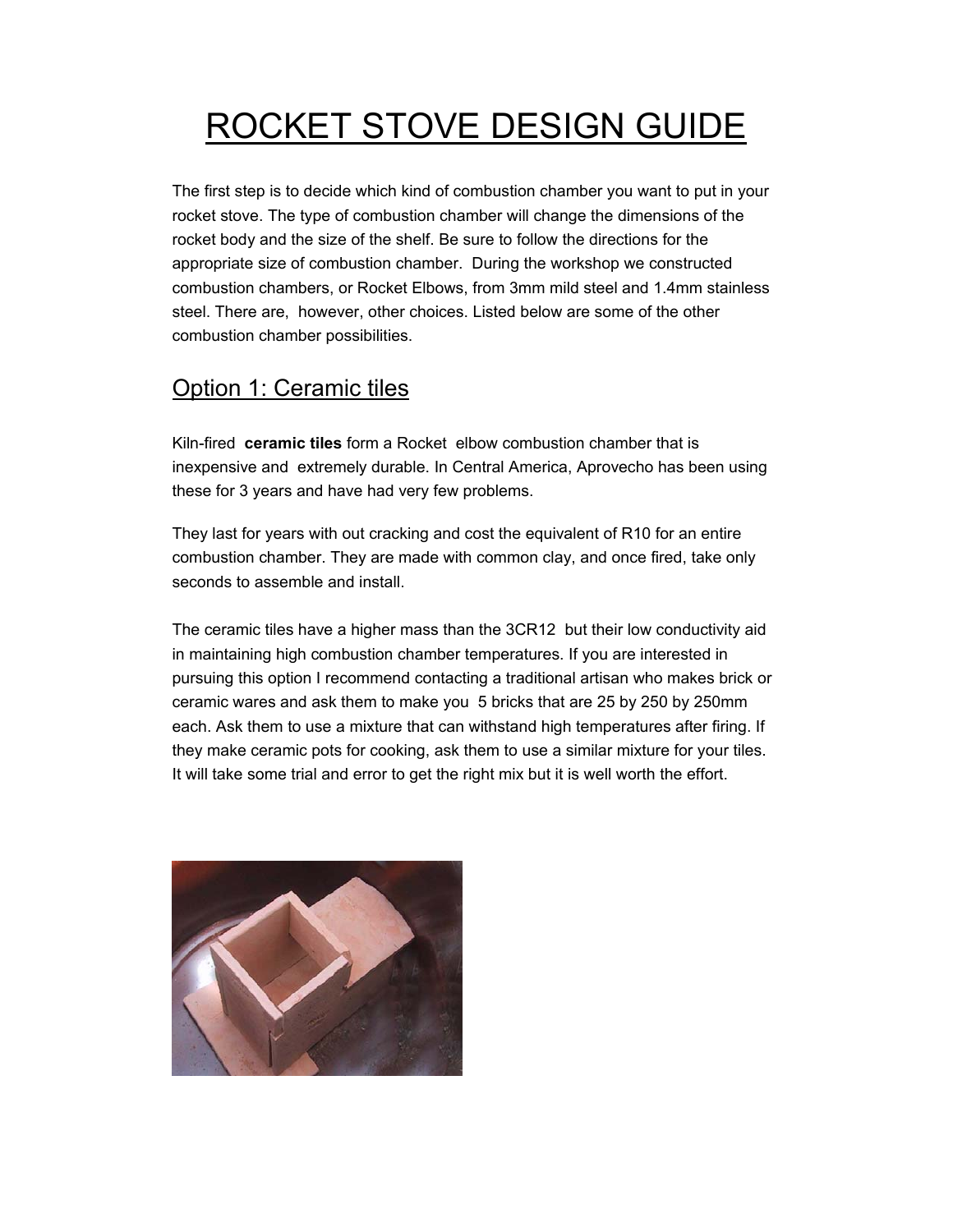### Option 2: Stainless Steel or 3CR12

(3CR12 - "the poor man's stainless steel''- costs about half the price of traditional stainless and has very similar properties - low mass and low conductivity.

Use the thinnest piece that you can weld comfortably. This will vary depending on your welding ability. A MIG welder is preferable to an arc welder. 3CR12 is low mass and more resistant to oxidization then mild steel. Its low mass means that it will light and fire quickly. It will last longer if it is used for many brief firings per day as opposed to one long continuous firing. In other words, if it is used for three times per day for 2 hours each firing, it will last for a long time. If it is fired for 6 consecutive hours each day, its life span will be greatly reduced.

# Option 3: 3mm mild steel

3 mm mild steel is the least durable, prone to oxidization (rusting) and degrades at around 475 degrees C. It does, however, have some excellent advantages. It is cheap, easy to acquire and simple to construct. I would recommend buying 100 mm square tubing or 125 mm round tubing (if people insist on a larger diameter feed chamber) and construct as shown in the following pages.

# Option 4: Cast Iron

Cast iron will last indefinitely and is not terribly expensive if large quantities are ordered. The drawback of cast iron is that it is less efficient than mild steel, stainless or ceramic. This is due to its relatively high mass and high conductivity that robs heat from the fire.

Combustion needs heat. Massive objects absorb heat, cool the combustion chamber, and quench the fire. Remember:

### **Low mass and insulation: good. High mass: bad.**

The most expensive part of cast iron is the set up of the mould, after that, the price decreases significantly. If you can find a foundry that casts metal you can give them the dimensions to cast a single piece combustion chamber. Before doing that however, I recommend building a few prototypes first and ask your customers to experiment before settling on final dimensions. For the experiments use 3mm mild steel pipe or 3CR12 or weld together a scrap piece of cast iron piping. Once you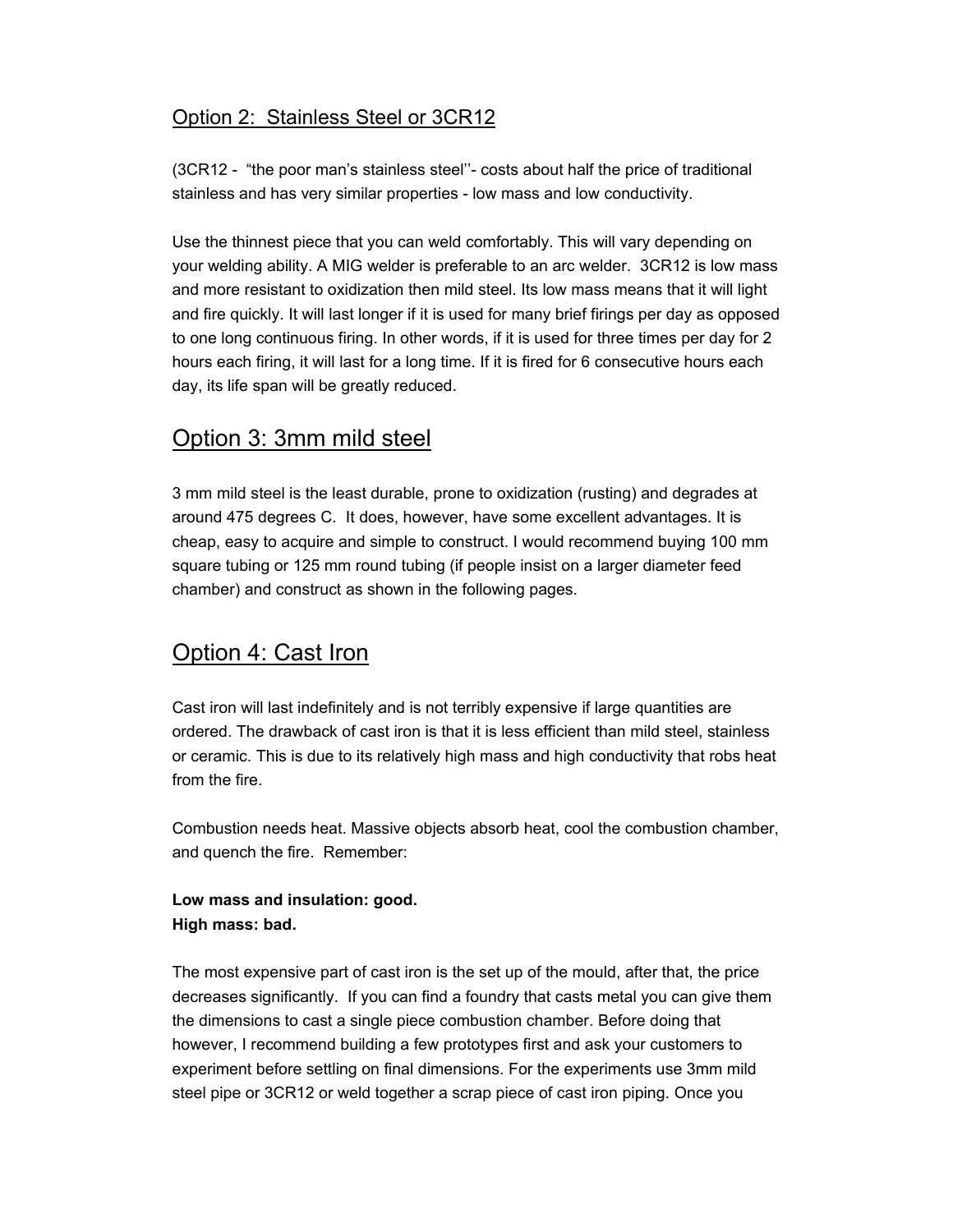have the correct size ask the foundry to form a mould for the casting. Make it as thin as possible (<3mm). Remember:

#### **Small diameter opening; good Large diameter opening: bad**

A larger diameter opening = more cool air which = less fire. A smaller fuel magazine also prohibits the user from over filling the combustion chamber.

# A note on combustion chamber dimensions

When constructing any of the above combustion chambers I would recommend either a 100mm square or a 125mm round combustion chamber. In class we created a square combustion chamber that was 115mm in width. This size is a compromise between theory and practice. In theory it is more efficient to have a smaller opening say 100mm diameter square opening - but some users like a larger fuel magazine. (The fuel magazine, or feed chamber, is where the wood is inserted into the stove).

 I recommend experimenting with the size of the opening and see if cooks in your area will accept a smaller fuel magazine. The smaller magazine needs to be tended more carefully , which means that it is less forgiving if the cooks are busy doing other tasks and don't have the time to tend the fire. Cooks, as we know, are often happy to sacrifice some efficiency points if the stove is easier to use.

As I mentioned in class, the ideal relationship between the fuel magazine (or feed chamber) and the rocket chimney is 1:1.5. Which means that if the feed magazine were 100 mm in diameter then the Rocket chimney would be 150mm 35 (note: the rocket chimney is the vertical part of the combustion chamber). If it was 115 then the Rocket chimney would be 172. Again these are ideals that might not be practical in the real world. In class we used 1.15:135.

When deciding on the height of the combustion chamber, remember:

**Taller elbows** produce less smoke but are slightly less efficient - due to the greater distance between the pot and the radiant heat of the coals *and* the higher losses into the stove body.

**shorter elbows** produce more smoke but have greater heat transfer due to the closer proximity of the pot to the radiant coals.

It is a trade off but the dimensions that I have given you are a happy compromise.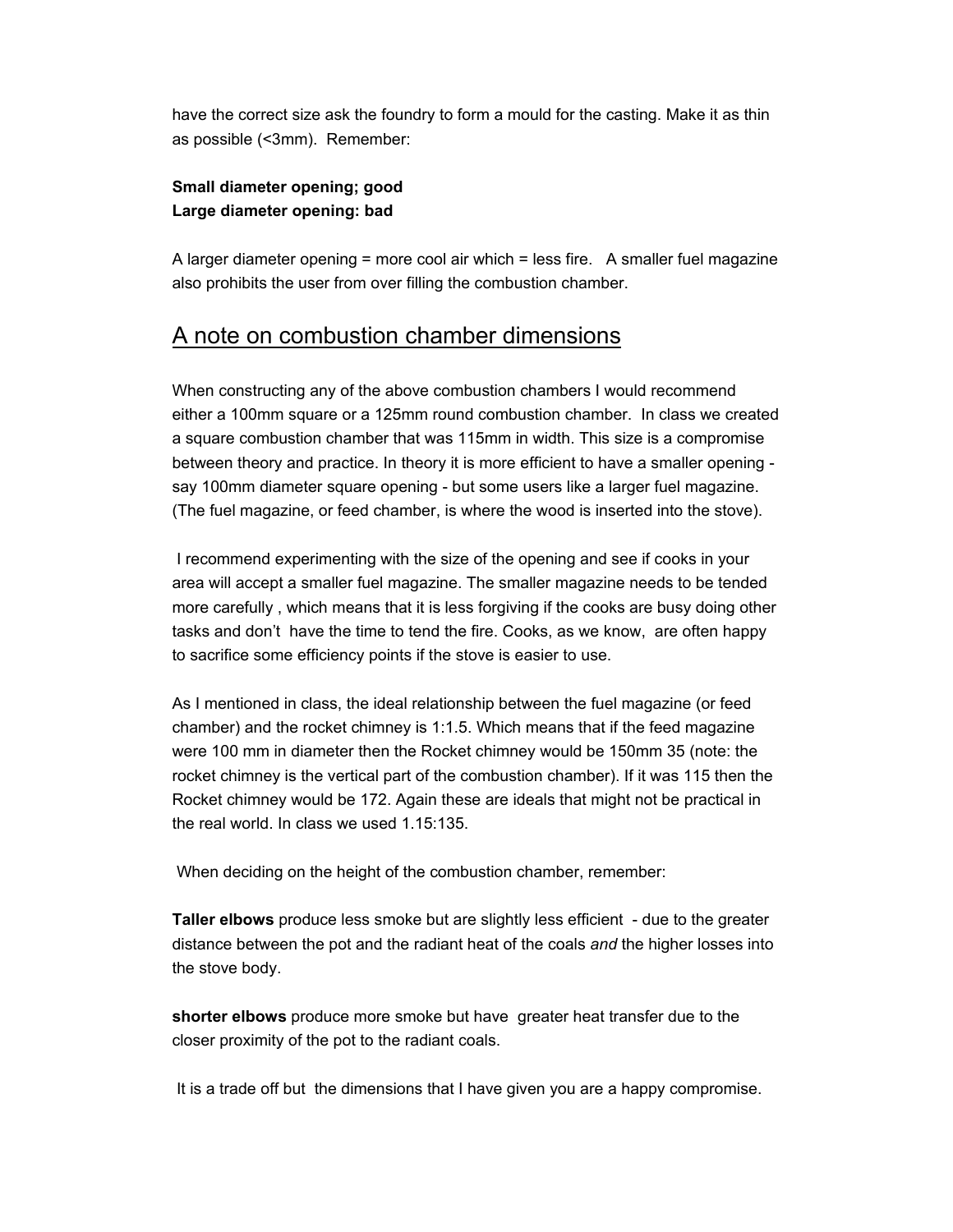# The stove body

The external body of the rocket stove, as with the ecostove, can be made with clay, brick, cement, stainless steel, cast iron or sheet metal . The materials used for the external body have little impact on the efficiency or userability of the stove. What is important, is the combustion chamber and the insulation.

The stove body, as it is not exposed to excessively high temperatures, will not degrade for many years (4+). This means that the Rocket elbow can be replaced as necessary, but the pot stand, skirt, and body can be used for many years. The diameter of the stove body needs only to be 25mm larger then the largest pot. The combustion chamber needs to be surrounded by at least 75 mm of vermiculite.

The cheapest option for the stove body is to make it with un-galvanized mild steel (like used oil drums) and painted with rust protector paint. High temp paint for the stove body is not necessary, but can be used if desired.

The body can also be made with 1 mm galvanized steel. Un-painted galvanized is attractive and will last a long time, assuming it is not cracked, over heated or had salty liquid repeatedly spilled on it

### Stove insulation

The ideal insulation for the stove is vermiculite; medium or light grade or a mixture of the two. Wood ash (not charcoal) can be put on top of the vermiculite to cover it up. Exposed vermiculite might be to tempting for people to play with. See the next heading for ideas about covering your insulation.

The next option is to use **light pumice rock**. A mixture of large and small particulates is also recommendable.

 If neither of those is available, you can use **dry wood ash**. If the wood ash has ever been exposed to rain or moisture it will **not** be effective insulation. Remember:

#### **insulation is small pockets of air separated from other pockets of air**.

The insulation itself is not what traps heat. The insulation only traps air, which prohibits the passage of heat. The individual air pockets should be as small as possible. Larger air pockets (>4mm) will form convective currents that increase heat loss.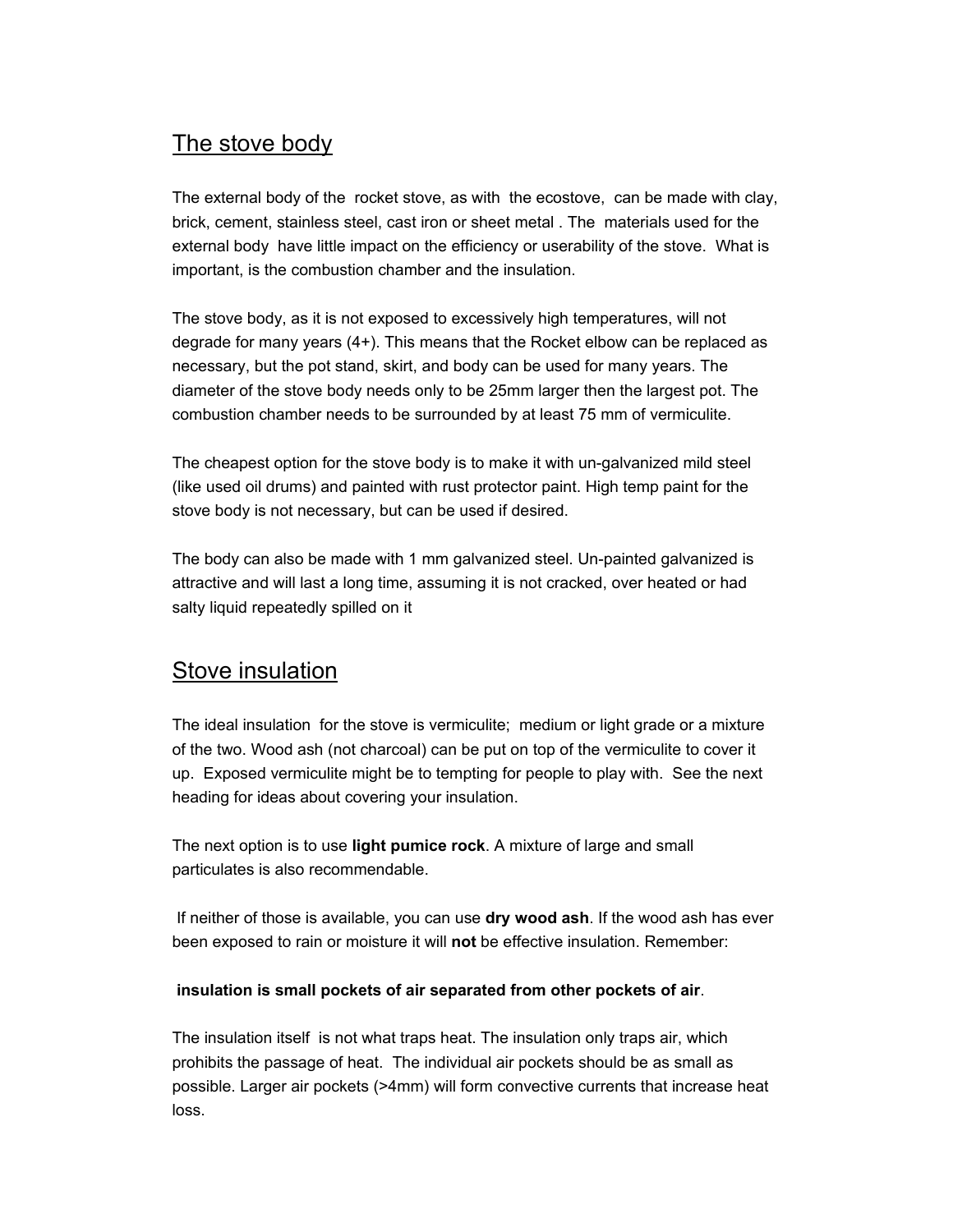If using vermiculite, have it be placed in the stove *after* it is delivered **or** cover the stove before transporting it. Wood ash should be placed in the stove after it is delivered as it is heavy and difficult to transport and can damage the stove body.

Whether working with wood ash or vermiculite always use an appropriate particulate mask and always breathe through your nose. Vermiculite, although not poisonous to eat, can sit in your lungs and do serious damage after prolonged exposure. The vermiculite is only dangerous if airborne i.e. when it is being poured out of the bag; once it is in the stove it is not a respiratory hazard.

### Covering the stove top

It is not necessary to cover the stove. Ideally the stove should be filled with insulation to the very top of the stove (i.e. flush with the stove body and combustion chamber). However there is concern that the vermiculite could be removed by people or blown away in transport or by the wind.

This can be addressed by making a galvanized metal top - cut to the same dimensions as the stove box bottom - and placing it on the stove.

#### There are 2 options for the placement of the metal top

The first option is to sink the top so that it is 50 mm below the top edge of the stove body. It is imperative that the metal top sits just below the pot legs. Do **NOT** raise the pot stand up to accommodate the 3-legged pots. Always maintain the 25 mm gap between the pot and the combustion chamber. See plans for more info. The problem with this arrangement is that the insulation will not be flush to the top of the stove, which will reduce the heat transfer to the pot. Remember:

### **Hot flue gases are not stupid; they will take the path of least resistance and will not enter the pot unless forced to by the creation of an ideal gap between the pot and the stove.**

Ideally, insulation should be placed all around the combustion chamber and under the bottom of the pot so as to maintain the 25 mm gap.

The second option is to cut off 80% off of the pot legs. Leave just enough of the legs so that the pot will continue to stand upright when placed on the ground. If this is done then the metal stove lid would *not* need to be sunken into the stove body. In other words, the metal top would instead be *flush* with the top of the Rocket elbow.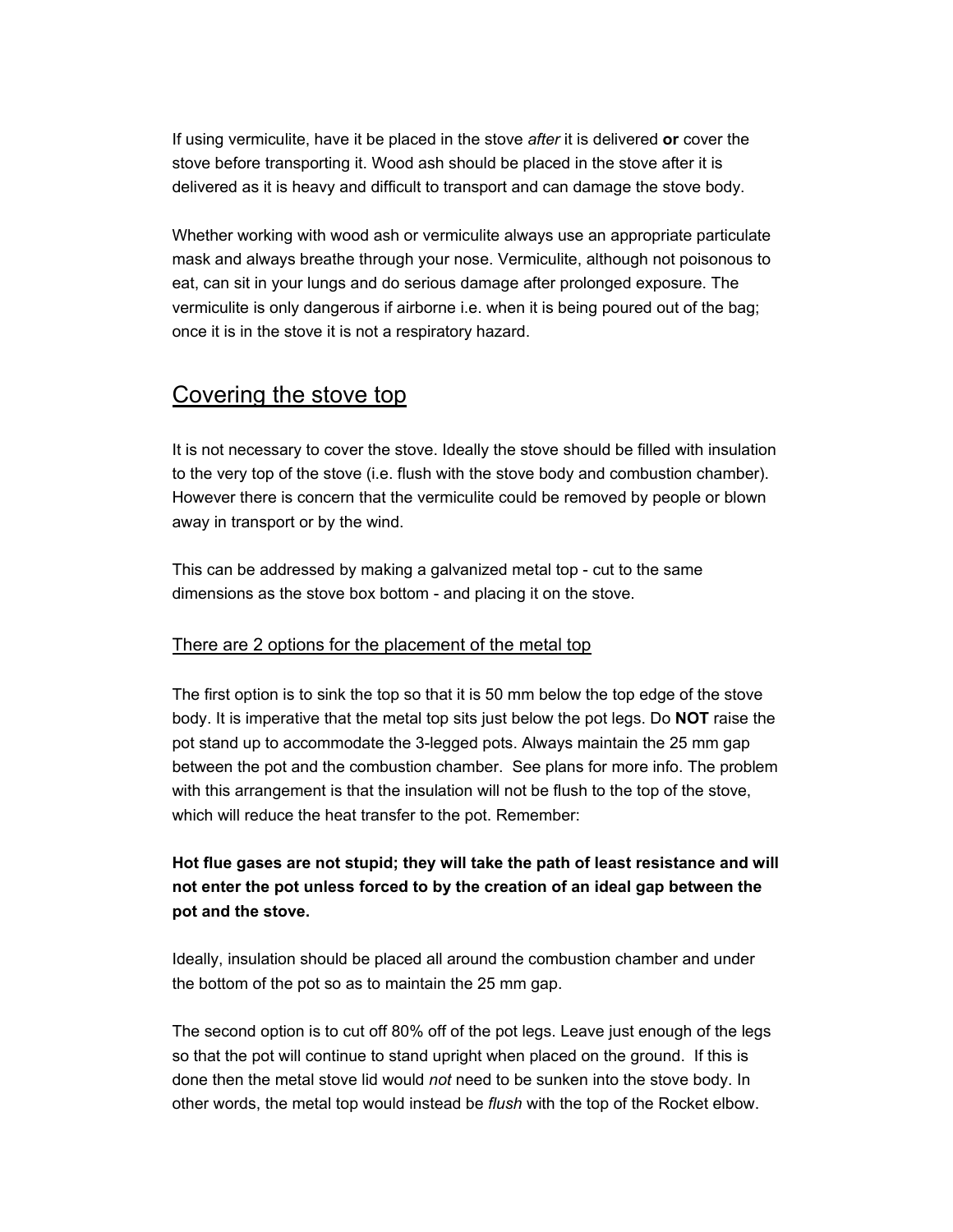This is the most **attractive** option, but it might be one that the women would be reluctant to perform on their own pots.

Local experimentation is necessary to see which is the most suitable solution in your community.

# The pot skirt

The best material option for the skirt is thin 3CR12 (.5 – 1.2mm). Your customers will thank you if you spend the few extra dollars on a quality skirt. This type of skirt should last 5+ years.

The next option is uncoated mild steel painted with or without a high temperature paint. Galvanized steel is not recommended, as it will begin to degrade once its zinc coating is burned off. If you have no other option, galvanized steel can be used.

The skirt around the pot should be as high as possible to maximize heat transfer. In the case of the 3 legged pots this means up to the handle rings , in the case of the Zimbabwe flat bottom pots, up to the pot handle.

You might try attaching the skirt to the stove body in the correct position so as to encourage its use. This might however discourage some users from using the stove at all. Something to experiment with…

An insulated skirt is even better than an un-insulated skirt. Place a second skirt, 40 mm larger in diameter, around the initial skirt. This can then be filled with insulation. If desired, you can seal the bottom gap between the two skirts or leave it open. Obviously if it is left open, the insulation will run out if is removed from the. The outer skirt, because it is exposed to lower temperatures can be made from .5-1mm galvanized steel.

# The gap between the pot and the combustion chamber

We need to maintain the cross-sectional area of the combustion chamber so that the air and the heat will continue to flow through the stove and around the pot . This is commonsense, obviously if the pot was placed right on top of the combustion chamber, so as to touch it, no heat whatsoever would pass around the pot. The ideal gap between the combustion chamber and a flat bottomed pot is 25mm. The correct gap between a round bottom pot and the combustion chamber is 20 mm from its lowest point. The pot stand, detailed in the following pages, maintains this gap.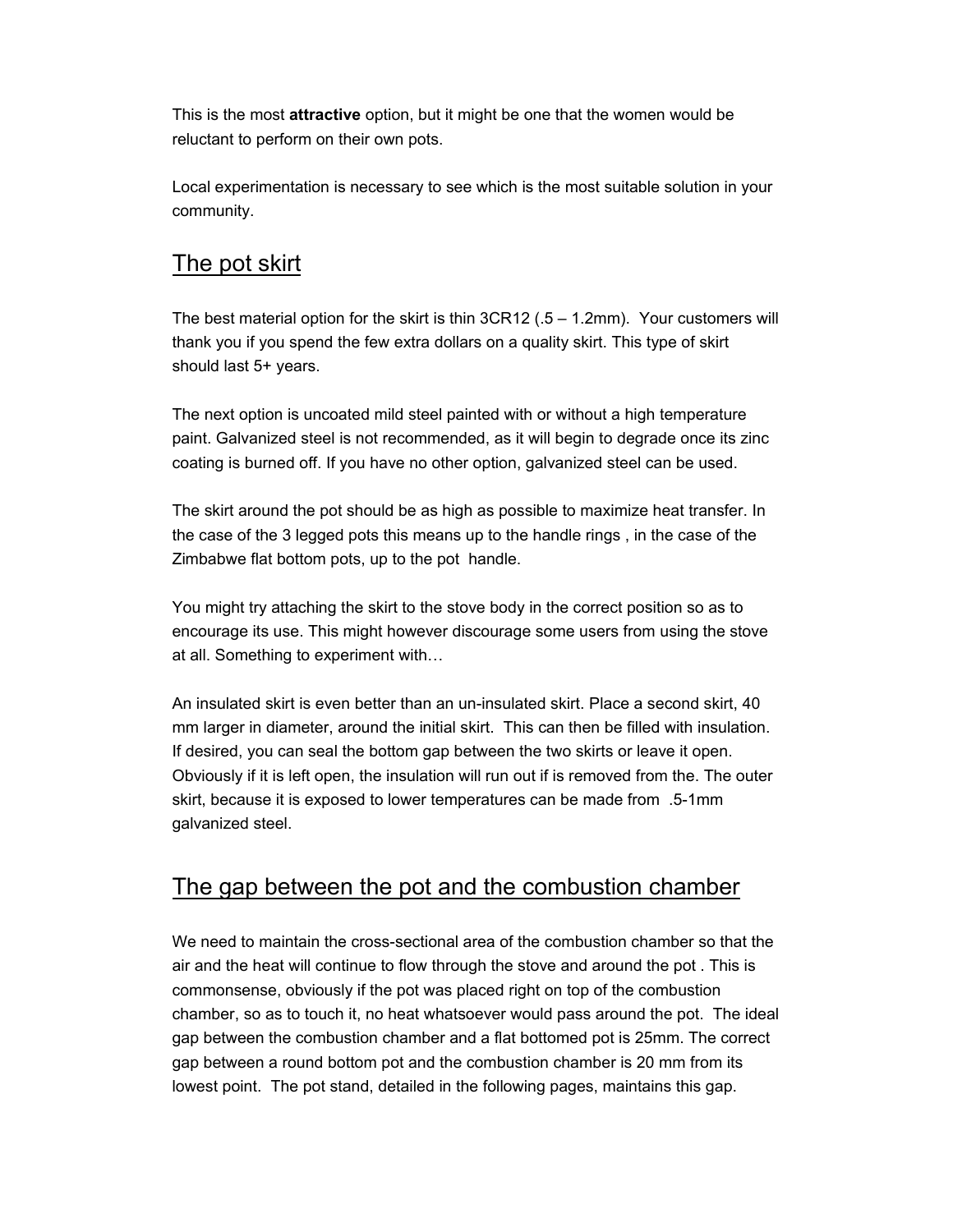# The gap between the pot and the skirt

Maintaining the gap between the skirt and the *pot* is just as important as maintaining the gap between the pot and the *combustion chamber.* If the gap is too small, then the heat will not flow through the system . If it is too big than the heat will not be forced to rub against the pot. A good rule of thumb for the gap between the pot and the skirt is 1cm for big pots size 3 and larger; 1.5cm for medium pots (size 2); and 2cm for smaller pots.

If you want to find out the exact gap for each pot and combustion chamber combination you can use this simple equation (in cm)

```
2.5 * diameter of combustion chamber = gap between pot and skirt
diameter of pot.
```
Remember this is the ideal gap and might need to be widened to make the skirt more user-friendly.

### The shelf

The best material for the shelf is .9 –1.2 mm 3CR12.

The next best option is 3mm mild steel.

If you are using a tubular combustion chamber the shelf doesn't need 'feet', as it does with a square tube, to support itself. The sides of the circle will support it. Place the shelf so it sits between  $\frac{1}{4}$  and  $\frac{1}{2}$  from the bottom of the combustion chamber.

The gap between the shelf and the bottom of the combustion chamber should be no less than 25mm. For ideal performance, the shelf should in theory be placed in the middle of the combustion chamber. Again experimentation is needed to see what your local users will accept

# Material costs

The cost of the rocket stove varies depending on the materials used. It can range from 10 to 300 Rand. I would recommend a 100 Rand Double Burner Rocket as it attractive and will last for many years (4+). If used-drums are cheap and available in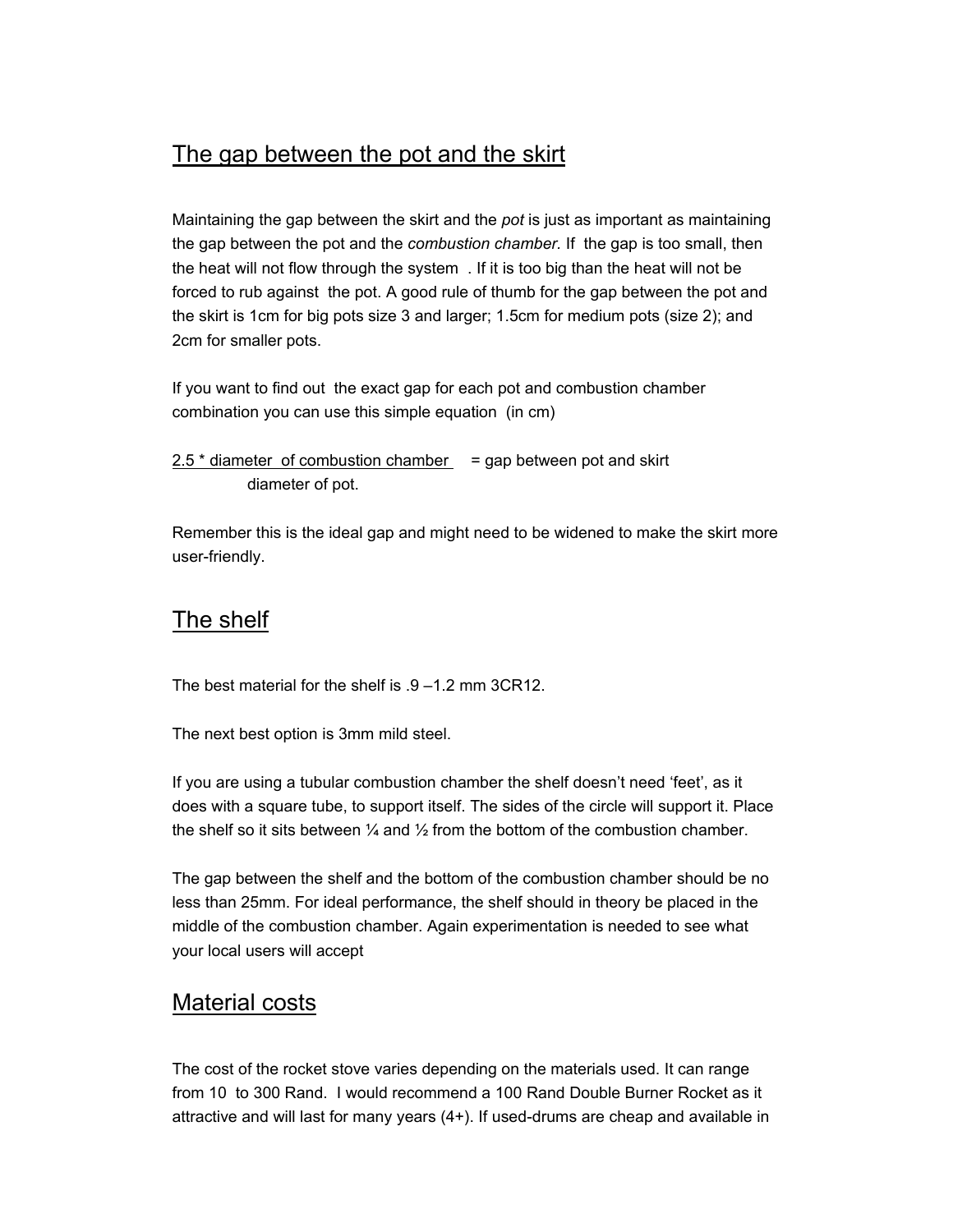your region. I would recommend using them. Prices are quoted for Pietersburg and might be different in your area.

| Normal price                 |      | (Cheaper alternative)                              |      |
|------------------------------|------|----------------------------------------------------|------|
| <b>Stove Body</b>            |      |                                                    |      |
| (Used 200 litre oil drums*)  | 5R   |                                                    |      |
| <b>Combustion chamber X2</b> |      |                                                    |      |
| 3cr12                        | 30 R |                                                    |      |
|                              |      | (3*125mm mild steel tubing) 20R                    |      |
|                              |      | (ceramic tiles*)                                   | 10R  |
| Skirt X 2                    |      |                                                    |      |
| 3cr12                        | 22 R | new 1 mm mild sheet steel<br>used steel drum (with | 10R  |
|                              |      | high temp paint!)                                  | 2R   |
| <b>Shelf</b>                 |      |                                                    |      |
| 3CR12                        | 4R   |                                                    |      |
|                              |      | (3mm mild steel)                                   | 2R   |
| Pot stands                   |      |                                                    |      |
| 12 mm round bar              | 2R   |                                                    |      |
| 25 by 3 by 71 mm flat bar    | 2.5R |                                                    |      |
| <b>Vermiculite</b>           | 25R  | wood ash                                           | free |

**Depending on which alternate materials are used the price of the Rocket can vary between 100 and 200 Rand.** 

# Things to remember for the best use and design of the Rocket Stove

- Use a small amount of wood cut into small diameter pieces
- Use dry wood.
- A larger pot filled to the top will give a higher efficiency as more of the heat will travel past a greater surface area
- Always use a skirt
- The feet of the shelf should never be less than 25 mm